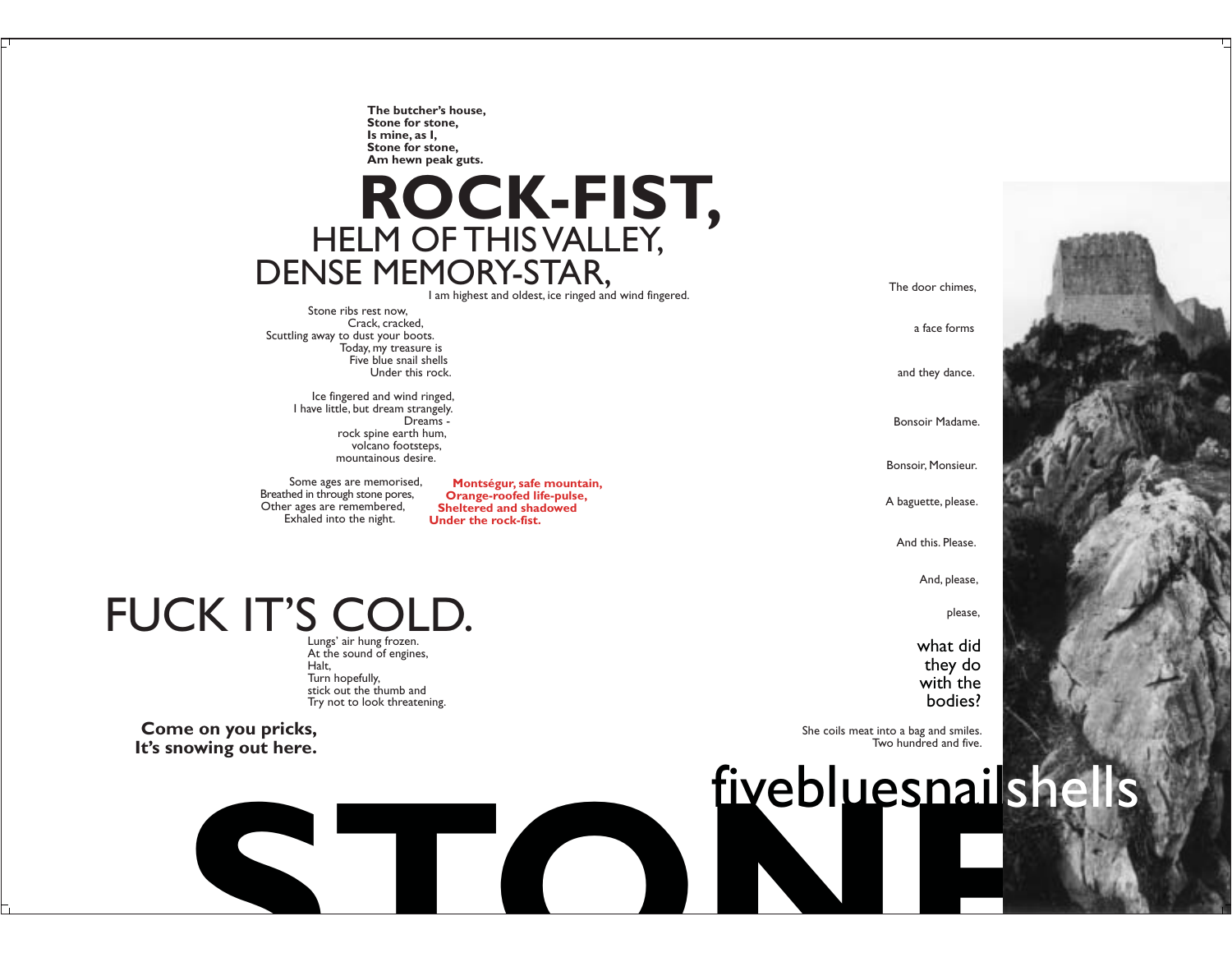Roadside, Two bald scarecrows, Old turnips, Leather joints Clenching and unfurling, Dig.

- Things used to happen here.
- $-When?$
- Back then.
- Where you here then?
- Where?

SPA

- Back then.
- Mmm.

He winds his shoulders tightly Then forces the spade's edge into the question. Autopsy.

### We cannot talk about the fire. It's too melodramatic.

Hoof-beats. silence.

He freezes, cowled fear flickering in the torchlight. His companion stops also, hand on the gate, eyes straining into the black. Fat jewelled hands Grasp the thick crucifix at the throat of silence. Velvet robes hang On clenched breath. Where are the guards?

This one

This one This one

Finally! Bright snow-fed beetle Crunches over ice to rest ahead. God am I glad To see you guys. Knees wedged behind the seat, I notice the driver's gold chains and heavy watch. Enough to buy several of these Shitty cars.

> His companion, barefoot, says little. I'm curious. - where you from? - Morocco. Just got here. Laughter from the driver - he's never seen snow before! Leaning out the window, Trying to scoop snow Off passing trees, Whooping.

# THUNDER-LIMBED TREES EXHALE,

The speed is blinding, The violence exquisite. A bone gong struck, An empire summoned.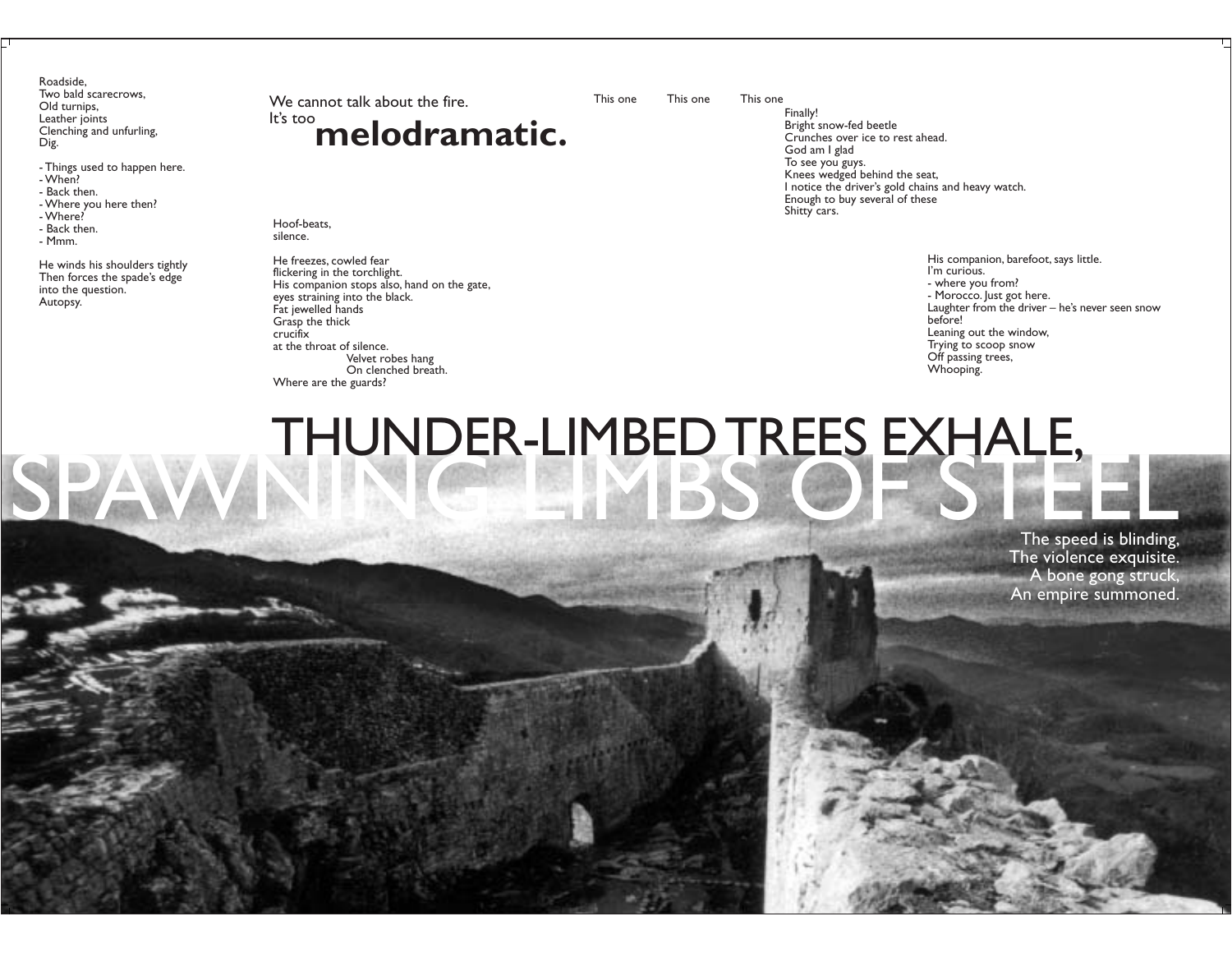### Sunlight.

Stillness pierced by fire, First ray, year's birth, Its light creeps upon us. Solstice.

### We. Of this mountain, The mountain present In this room, These rooms of rock. This rock raised from mountain. stone made flesh. We. Are defined and completed

As the first light enters,

East to west.

Unhindered and pure.

Montsalvage, Lighthouse, cup, Source of power,

# **RED-BEARDED**

Sorry. I always apologise before I attempt before attempting before anything more than a few sentences. She stops. Turns back towards me, Interested. Yes?

> I was wondering. I was, wondering, about ...

> > Seated, poised, We sit, we watch. What is not right? What does not belong A cloak is wool. Rough fingered weave Calms my distracted hands, But warmth waits below Lighted and roasted. Adiacent, frozen, He says little.

roars with laughter teeth thrown back blood and wine mingle rich scents spilling from the brim of a white mitre.

They're finding it hard To swallow -A shuffling winter pilgrim Minus the faith, minus the destination. Worship photogenic views and cheap salami. Rear-view eyes grin: 'Aren't you afraid? Wandering around by yourself out here?' I'm thrown. What should I fear today?

> Rear-view eyes nod knowingly. 'If you believe, you have nothing to fear.' Is this guy for real? 'Eh?' 'You do believe?'

Round the icy bend Massive walls glimpsed.

'No.'

Summer high and bell-clear.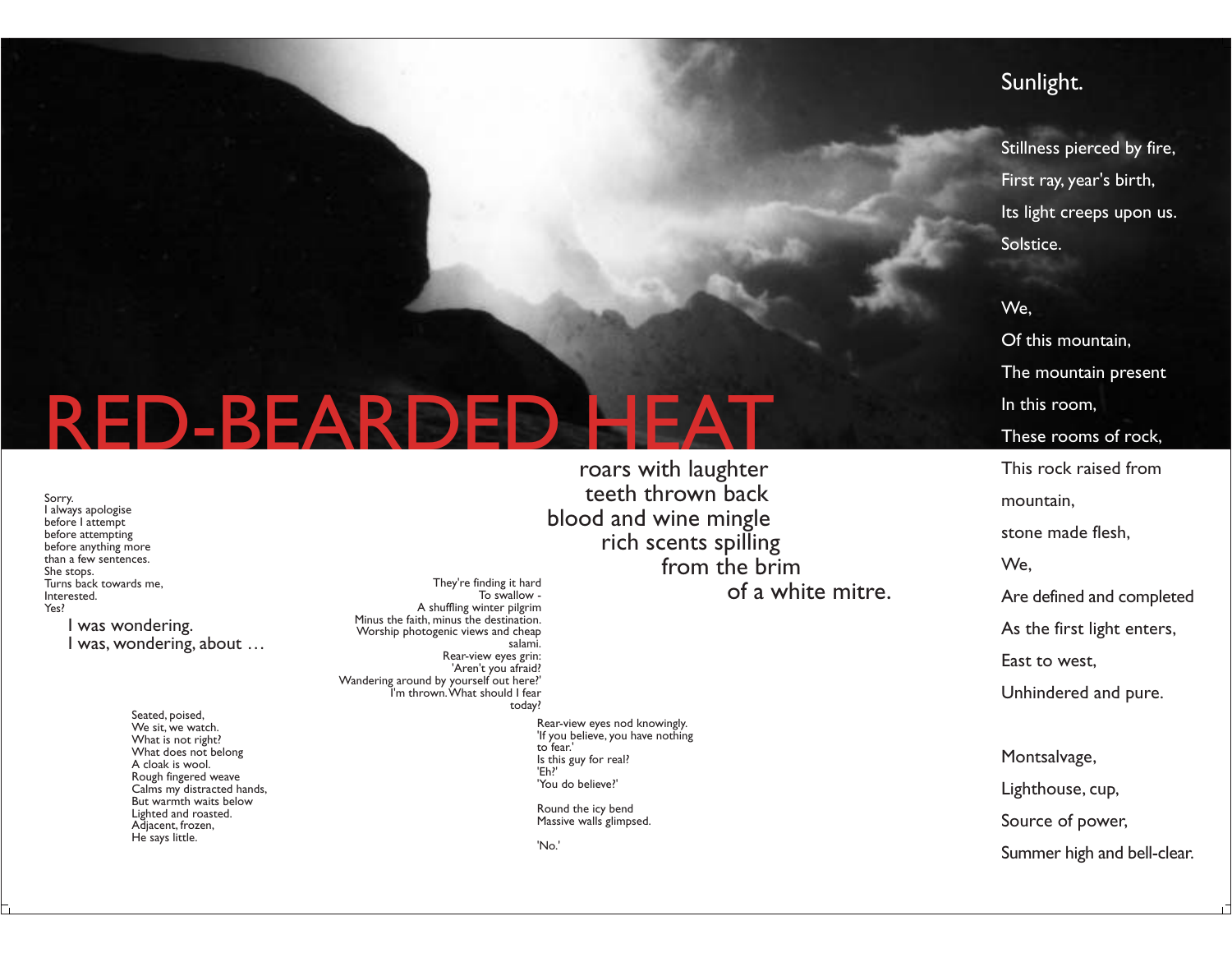And. yeah. Dark valley swallowed in shadows And the unruly murmurings of a hungry stomach, But it can wait. The moon burns higher; Stone ribs weighted in shadow, Rock thrust from rock Moonlight. Juts above.

I run the steps and rest, I should eat, Panting, stripping layers Beneath massive gates. I should eat. God that's steep.

Hooded from cold

Cracking, crackling,

Turn of the globe, Winter's longest night. What of it?

She leans closer. wet hands staining the counter.

> 'Well now. I don't remember much -It was a long time ago. Although, No. They sang In the face of the inquisition.'

One step, A ring of teeth Three steps, Breath in, Crackling and spitting laughter. Breath in, Two steps, Flutter of colour, windy symbol Four steps, Sing out. Flags staked over old earth Sing out.

> 'Heretics, refused repentance. King and Pope, staked them down and burned them, over there.'

An idle gesture; time sliced under rolling winter madness.

'On still days I can still

'You'd want to go visit the museum. They've got pamphlets there. In English.'  $'Oh?'$ 'In summer.' Great.

smell the smoke.'

## Words cannot, will not staked

Be swallowed. staked High rounded vowels.

staked

Once announced, burning Blacken and curl at the edges.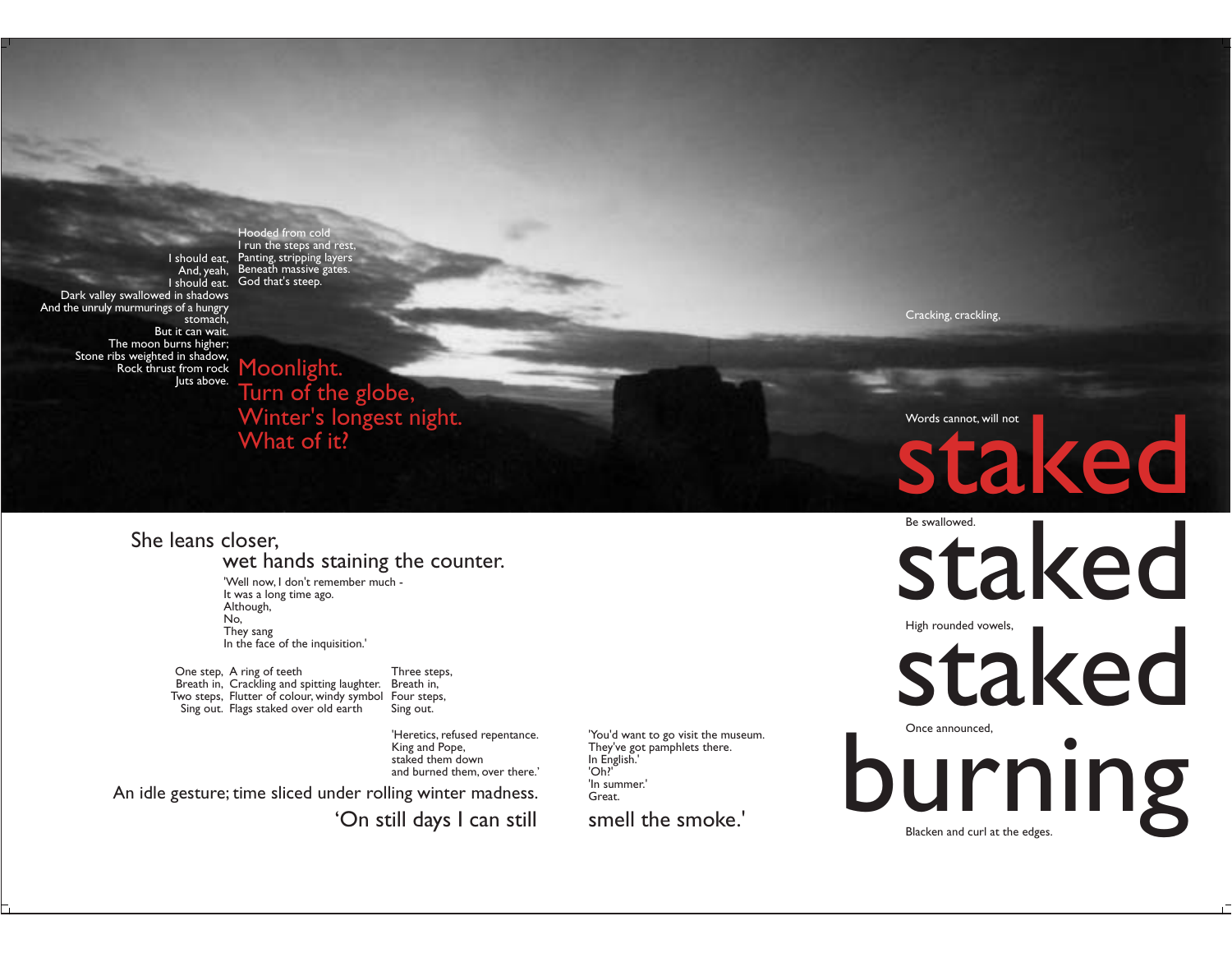

Stone, threshold.

**Climbing the walls** To the world top, One step above today's lip.

Utter stillness

So. Fucking. Cold.

### WHAT DID Ξ

Shells, shadows, leaves, dust

# **TROUS**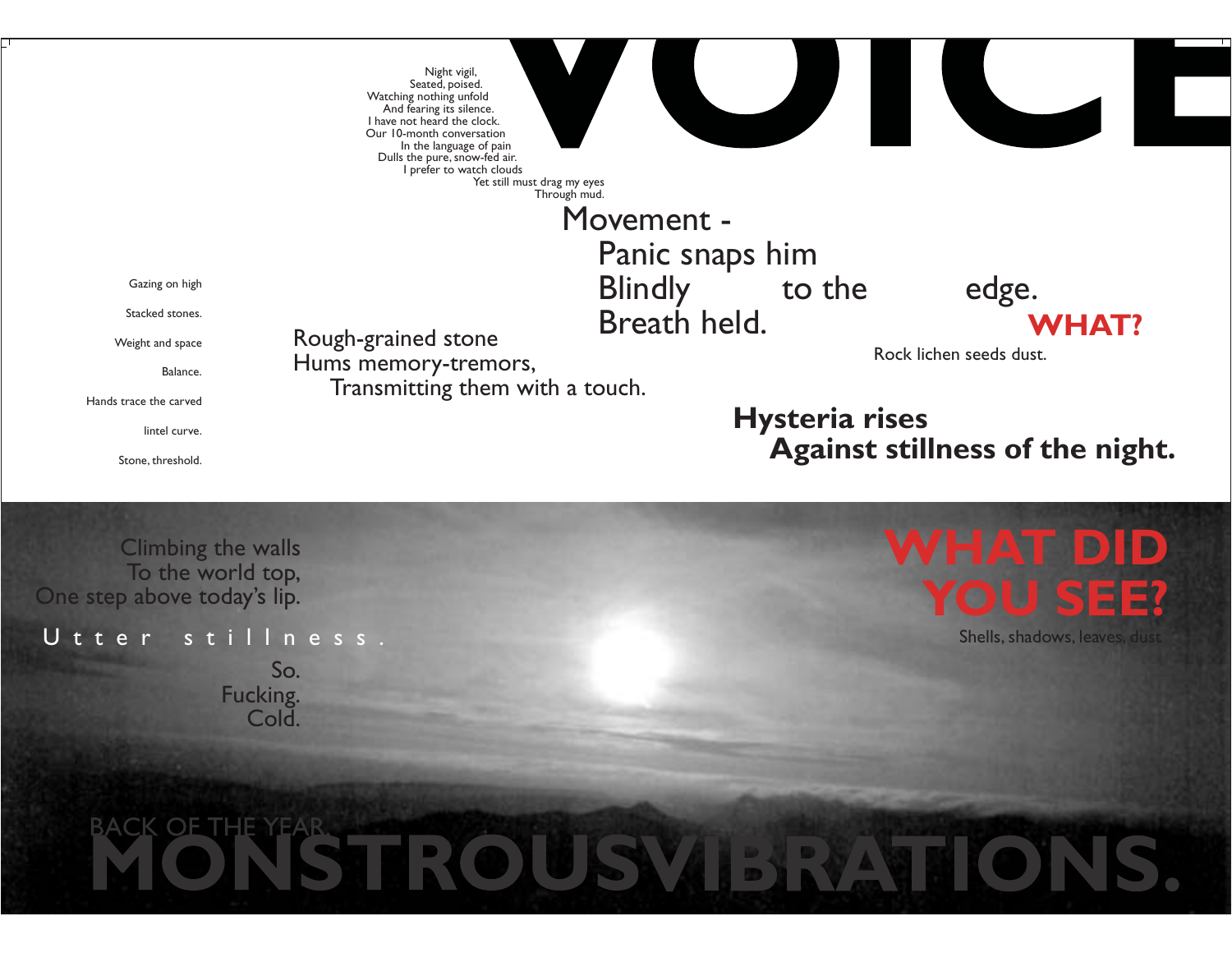Jerk upright

stone

hot

to

touch

what

the

Fuck

Drums and cries -

The night erupts

cha o **Black** 

Hurricane memories Breathed into the dark.

ALONG THE ZORBA Ë  $\blacksquare$ Er

Drums and steel of the word raised up, horns of war spreading fire through the<br>roar and stench of enraged stone.

Light but feet no ground not there scrambling down away<br>Three figures move fast, unseen and afraid. Each carries something, wrapped.<br>Coins, a cup, a camera. Down, down.

 $\mathbf{s}$ 

### tone ce.

Some ages memorised,<br>Breathed in through stone pores,<br>Other ages remembered,<br>Exhaled into the night.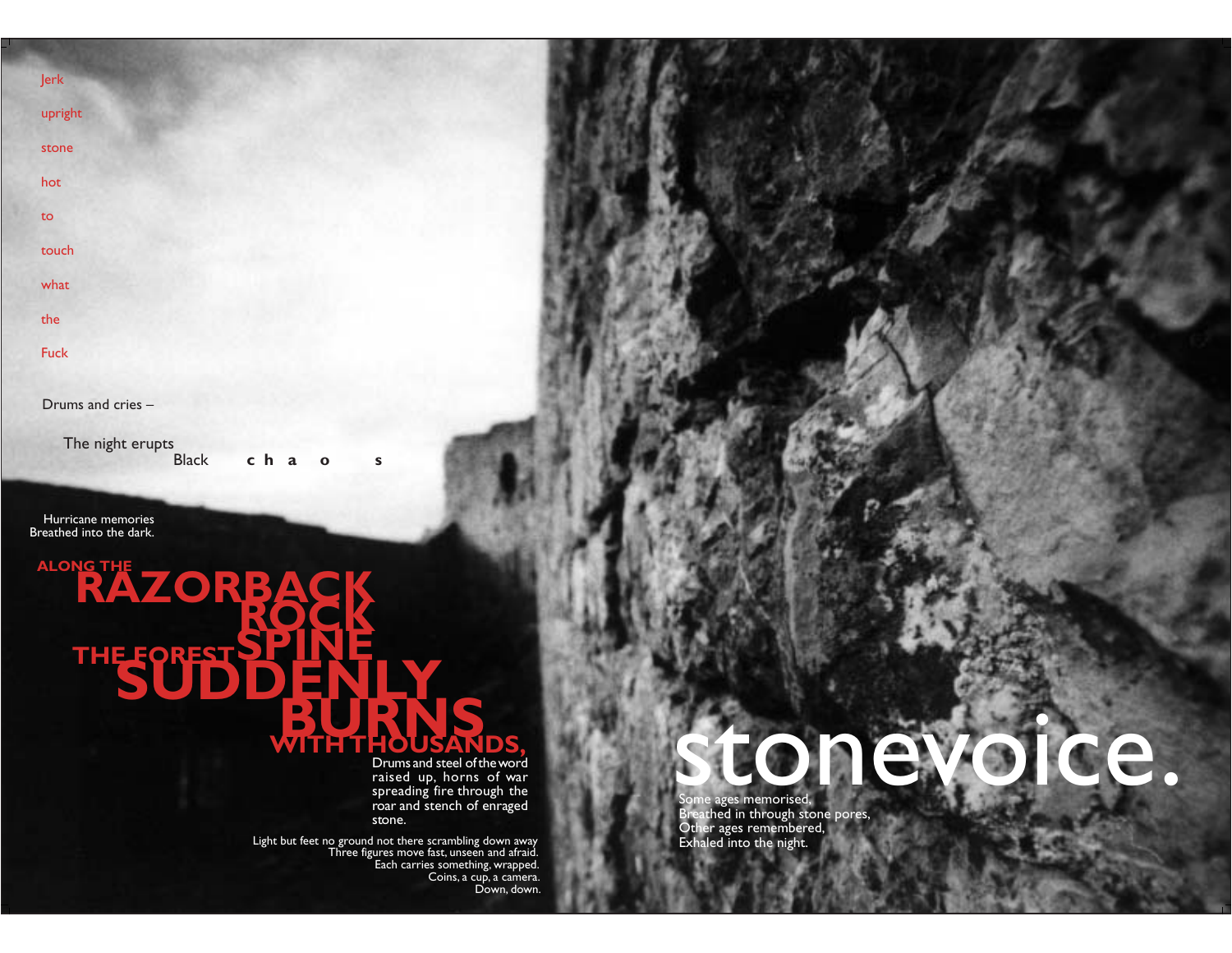<u> INTENTIONS - CLARIFIED. REEINED. SL</u> **ITIONS - CLARIFIED, REEINED, SLICKED, DOWN, VIEW**<br>THE THUNDER OF TRAIN STEEL ACROSS THE FACE. **IGHT** 

**OW AND EBBO S** T.<br>N **EXIGYOTE HUYEKIN**<br>AL BRICK FOR BR **AS** VRBS TAS tee)<br>Het **VBLE FOMES** BAC

TWIN STEEL NEEDLES, TWISTED SINEWS WRITHING AWAY, CITY-BOUND.

#### **ELIGHT**<br>BREAK-PEEDING **NG-BU** EĒ **QUARE WINDOWS,** Е LESS